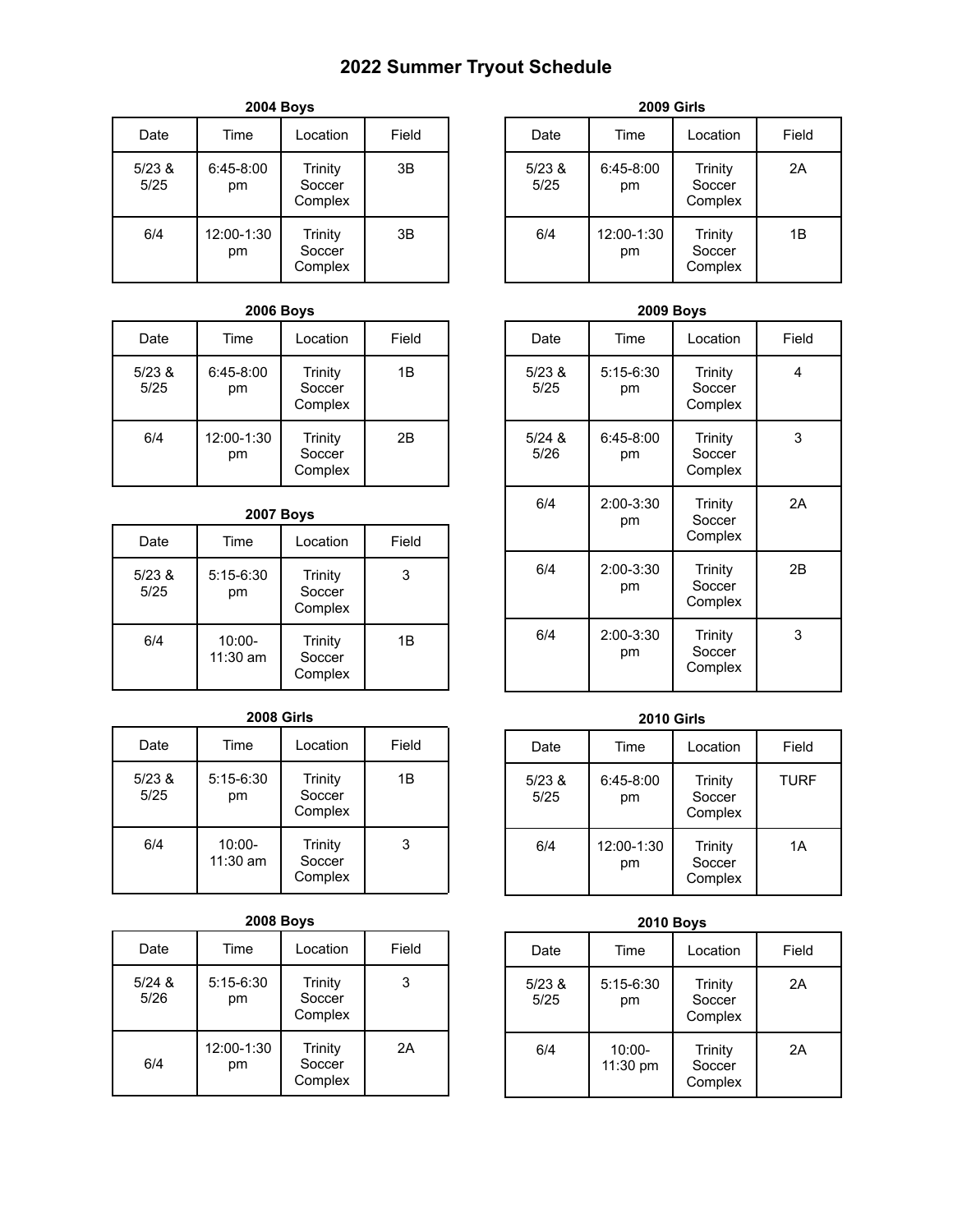**2011 Girls**

| Date             | Time                     | Location                            | Field |
|------------------|--------------------------|-------------------------------------|-------|
| $5/17$ &<br>5/19 | $6:45-8:00$<br>рm        | Trinity<br>Soccer<br>Complex        | 2     |
| 5/21             | 11:45<br>$am-1:15$<br>рm | <b>Trinity</b><br>Soccer<br>Complex | 2     |
| $5/24$ &<br>5/26 | $6:45-8:00$<br>рm        | <b>Trinity</b><br>Soccer<br>Complex | 2B    |
| 6/4              | 12:00-1:30<br>рm         | <b>Trinity</b><br>Soccer<br>Complex | 4B    |

#### **2011 Boys**

| Date             | <b>Time</b>             | Location                            | Field          |
|------------------|-------------------------|-------------------------------------|----------------|
| $5/17$ &<br>5/19 | $5:15-6:30$<br>рm       | Trinity<br>Soccer<br>Complex        | 2              |
| 5/21             | $10:00 -$<br>$11:30$ am | Trinity<br>Soccer<br>Complex        | 2              |
| $5/24$ &<br>5/26 | $5:15 - 6:30$<br>рm     | Trinity<br>Soccer<br>Complex        | 2 <sub>B</sub> |
| 6/4              | $2:00 - 3:30$<br>рm     | <b>Trinity</b><br>Soccer<br>Complex | 4А             |

#### **2012 Girls**

| Date             | Time                     | Location                            | Field |
|------------------|--------------------------|-------------------------------------|-------|
| $5/17$ &<br>5/19 | $6:45-8:00$<br>рm        | <b>Trinity</b><br>Soccer<br>Complex | 1A    |
| 5/21             | 11:45<br>$am-1:15$<br>рm | Trinity<br>Soccer<br>Complex        | 1A    |
| $5/24$ &<br>5/26 | $6:45-8:00$<br>рm        | Trinity<br>Soccer<br>Complex        | 4A    |
| 6/4              | 12:00-1:30<br>рm         | <b>Trinity</b><br>Soccer<br>Complex | 4A    |

#### **2012 Boys**

| Date             | Time                     | Location                            | Field |
|------------------|--------------------------|-------------------------------------|-------|
| $5/17$ &<br>5/19 | $5:15$ -pm               | <b>Trinity</b><br>Soccer<br>Complex | 1A    |
| 5/21             | 11:45<br>$am-1:15$<br>рm | Trinity<br>Soccer<br>Complex        | 1A    |
| $5/24$ &<br>5/26 | $6:45-8:00$<br>рm        | Trinity<br>Soccer<br>Complex        | 4А    |
| 6/4              | 12:00-1:30<br>рm         | <b>Trinity</b><br>Soccer<br>Complex | 4A    |

#### **2013 Girls**

| Date             | Time                     | Location                     | Field |
|------------------|--------------------------|------------------------------|-------|
| $5/17$ &<br>5/19 | $6:45-8:00$<br>рm        | Trinity<br>Soccer<br>Complex | 1B    |
| 5/21             | 11:45<br>$am-1:15$<br>рm | Trinity<br>Soccer<br>Complex | 1B    |
| 6/4              | 12:00-1:30<br>рm         | Trinity<br>Soccer<br>Complex | 4A    |

| <b>2013 Boys</b> |                         |                                     |       |
|------------------|-------------------------|-------------------------------------|-------|
| Date             | Time                    | Location                            | Field |
| 5/17 &<br>5/19   | $5:15-6:30$<br>рm       | Trinity<br>Soccer<br>Complex        | 4A    |
| 5/21             | $10:00 -$<br>$11:30$ am | Trinity<br>Soccer<br>Complex        | 4A    |
| $5/24$ &<br>5/26 | $5:15-6:30$<br>рm       | Trinity<br>Soccer<br>Complex        | 4Β    |
| 6/4              | $10:00 -$<br>11:30 am   | <b>Trinity</b><br>Soccer<br>Complex | 4Β    |